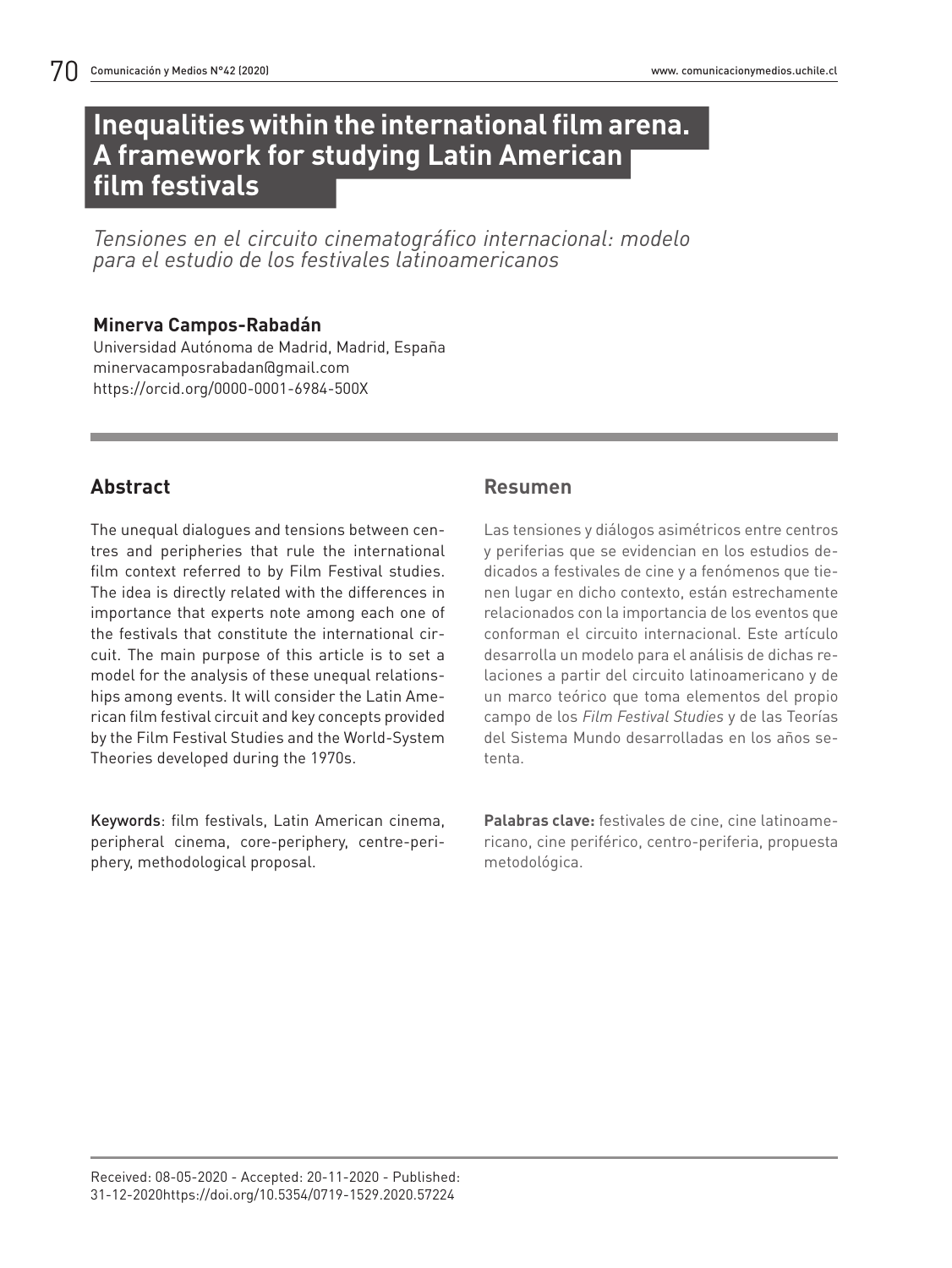### **1. Introduction**

In three decades of research on Film Festival Studies, attention to new phenomena, events, dynamics, agents and professionals, creators, aesthetics, sections, geographies and sub-circuits have revealed this field's complexity and diversity. However, and despite the vast specialized bibliography, the development of theoretical frameworks and methodologies for the study of these issues has been more limited. Among the more noteworthy contributions made is that of Marijke de Valck in *Film Festivals: From European Geopolitics to Global Cinephilia* (2007), whose proposal is based on the theory of Actor-Red de Bruno Latour (2008). Following Latour's framework, de Valck establishes a model for the integral study of festivals that considers all the elements present in said events (from films, to the attendees and professional critics). Both the work of de Valck and the theoretical frameworks which support it are important references in this field. Also fundamental are the proposals developed from anthropology and the study of arts and culture. Along this line, the international congress held in Paris in 2011 and the publication deriving from it, *Une histoire des festivals*  (2013), constitute another one of the milestones in the field, given that they decisively situate film festivals in the category of cultural festivals, and therefore placing them in a broader disciplinary context (Fléchet *et al*., 2013)<sup>1</sup> . Given its anthropological perspective, there is also *Film Festivals and Anthropology* (Vallejo & Peirano, 2017), a collective publication that addresses the complex dynamics that are deployed in these events, proposing, at the same time, specific methodologies to study the circuit and the phenomenon specific to them.

With the objective of contributing to the study of synergies and tensions that take place in this context, this article develops a theoretical-methodological proposal that allows us to analyze the importance, influence, and power that each particular event has within the international circuit and in the different sub-circuits outlined for study. Although festivals act as mediators between theaters around the world (in terms of gathering places, dialogue and configuration of categories), we believe that they neither eliminate nor reduce the asymmetries verified in the international film context and that here we will analyze in terms of centers and peripheries. We understand that they maintain and feed said tensions because the festivals themselves relate to one another based on a hierarchical scheme that we also analyze using the centers/peripheries perspective. It is precisely this hypothesis that guides our work.

To analyze the importance and the role of festivals held in Latin America in the international circuit and in more specific sub-circuits, we will first discuss the inequalities that emerge upon addressing this cinematographic region considered peripheral to another, due to which, precisely, this statute and that, by opposition, would prove to be key in the contemporary film context. The analysis is, initially, focused on the tensions that emerge in the international circuit, and later turns its attention to the power, influence, and importance film festivals held in Latin America would have in this and other contexts.

### **2. Theoretical Framework**

If we look at film from a global perspective, the USA and Europe emerge as two central axes on which cinema defines itself worldwide. In the first case, the importance of the United States would be a direct consequence of its predominant film industry. In the second case, the importance of Europe is related to, rather, the power of legitimization of its film institutions (Crofts, 1993; Elena, 1999; Czach, 2004). The configuration of these tensions in a centers-and-peripheries scheme, in some terms we will discuss further ahead in this article, is based on film being organized around the Euro-North American axis and "the rest of the world". It is a polarization also present in other categories like those of *Tercer Cine*, Third-World Cinema, World Cinema and *Cine del Sur*, at times used as equivalents among them and as synonyms of periphery film (Campos, 2016b).

In any case, these concepts refer to (trans)national films that are less commercial, less industrialized, and less influential that, in addition, receive less international attention (and, broadly speaking, are produced in Africa, Asia, and Latin America). Although, from a theoretical perspective the national issue on which these categories are based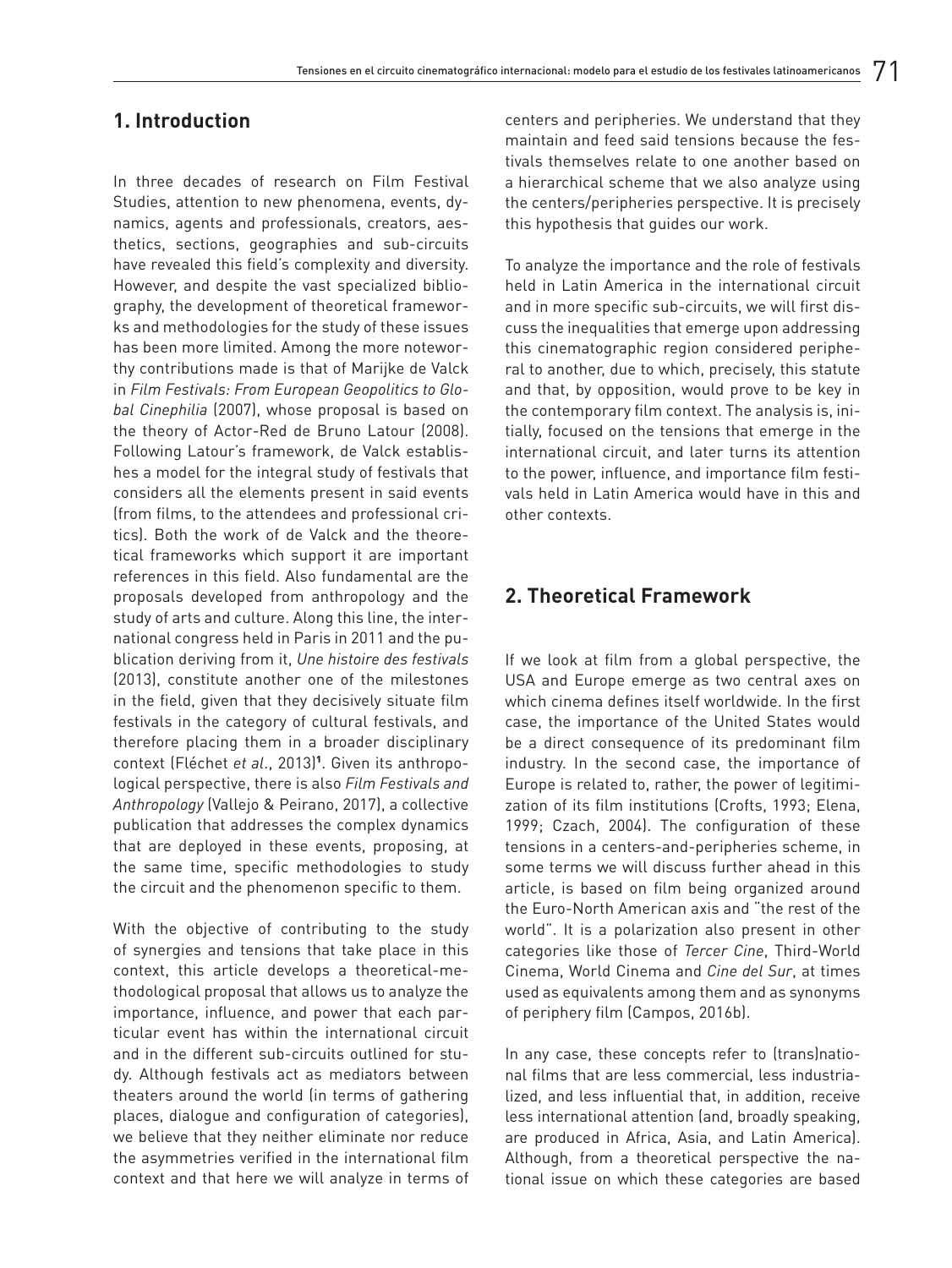seems to be obsolete, in the film environment, it continues to be an operative criterium for festivals spoken about here, as well as for the academia, and the industry. In the case of the previous, it serves as one of the traditional criteria for the selection, organization, and description of films that comprise each one of the sections, although the procedures have varied over time and in each festival (Campos, 2018). Also, in the film production and distribution environment, the domestic category continues regulating the participation and the business agreements in different territories, which, at the same time, affects the politics of promotion at varying levels (state, regional, international) and the international distribution strategies.

As in the domestic case, the center-periphery equation is the object of an intense debate over its obsolescence (Appadurai, 1996, p.46) while it still continues to be operative in the film industry. It consists of two opposite concepts that are often cited (in the professional and academic context) and that seem to have consolidated as non-problematic categories, ignoring the dynamics and mechanisms that have created them and that, over time, have reproduced and consolidated unequal relations among the film industries of the world (its institutions, agents, creations, and politics). The objective of this article is therefore to shed light on the dynamics and implicit tensions each time we refer to the film industries and festivals in these terms.

We will review some concepts of the studies on film festivals that are key to understanding a film context divided into two large areas tensely connected by unequal power relations. In order to identify the main characteristics of the regions considered central and peripheral, we will address the theoretical conceptualizations proposed by Johan Galtung (1971) and Immanuel Wallerstein (1974, 1976) in the fields of economics and politics. We will also analyze the way in which each festival operates according to this centers and peripheries model and how the tension among them takes shape in the international film festival circuit and in most enclosed sub-circuits. Finally, we will also review the hypothesis of the programming ghettos and we will explore the importance of the hierarchies described when creating and legitimizing film categories, once again, using the Latin American film festivals as basis.

### **3. Key Concepts of Film Festival Studies: Festivals, Hierarchies and (Sub)Circuits**

This section discusses the concepts of Film Festival Studies that refer to the "film festival" object and to the way in which these events relate among them. Each approximation to the film festival resulted in a different definition. Janet Harbord (2002), for example, considers film festivals as an integral part of an initial distribution circuit<sup>2</sup> and describes them as a space situated among the economic interests, specialized knowledge and tourism (pp. 2-67).

In our proposal we highlight aspects pertaining to the film festival that allow, based on its independent study, multiple approximations to the field and that, on the other hand, also prove useful when organizing and defining specific sub-circuits based on the characteristics they share. The film festivals consist of making available a reduced series of audiovisual content during a certain period of time in a defined space (although not one sole place). This dynamic generates a context for the gathering of different audiences (general public and/or professionals) interested in the films included in the program (films that could present different genres, lengths and formats). Just what is made available has to do with the films proposed by a festival in each one of its editions and do not only correspond to showings, but rather, often times, the events transfer part of its programming to the internet or are, in other cases, festivals intended to be held online. For this reason, we leave behind the idea of a physical place and a sole space, considering both the multiplicity of screens and the cases of itinerant festivals (like Ambulante. Documentary Itinerant Cinema in Mexico) or those that are simultaneously held in different parts of the world (like Márgenes, which in 2017 held showings in Madrid, Cordoba, Barcelona, Mexico City, Santiago (Chile) and Montevideo, in addition to having programmed films available online).

Another aspect that characterizes the festival is that at least some of the films chosen form part of a competitive section and are, therefore, nominated for one of the prizes awarded in each edition. There is a lively discussion as to whether the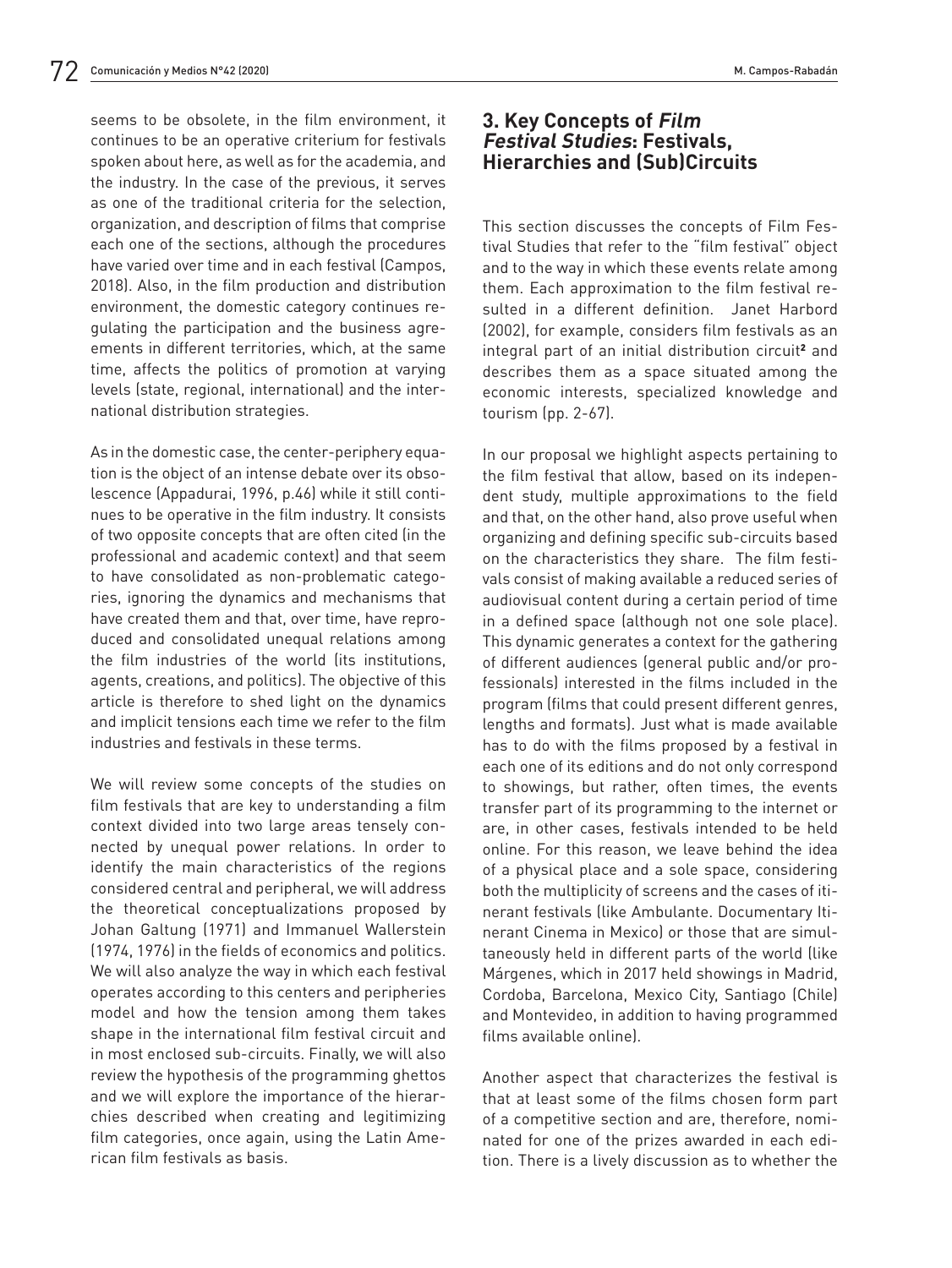competitive sections are one of the criteria that can be used to differentiate a film festival from a showing or other kind of event. In 2020, the Cartagena de Indias International Film Festival, for example, was designed for the first time as a festival without prizes, which led to a large debate in terms of the programming, among critics and academics as to the appropriateness of this decision, as well as reformulating the very idea of festival to include events that dispose of all their competitive sections. At first, and taking into account both the economic dimension of the prizes (that usually imply a sum of money) as well as the amount of press films receive (during the time in which they are exhibited for competition, at the moment the award is given, and in the festival summary report), this article considers the competitive sections one of the defining aspects of film festivals. Although, there may be exceptions that redefine this and other parameters of analysis based on the proposed study and the adopted perspective.

Another key idea is that of the circuit. The international festival circuit emerged at the same moment in which the references to the new competitions were, precisely, the already existing festivals and featured mutual synergies and competitions, as occurs today. We propose a loose definition of festival circuit susceptible of being applied to other cinematographic spaces. A circuit consists of a group of events (or screens) that share all or some of the characteristics previously mentioned and that constitute a possible itinerary for films. In addition, all the festivals belonging to the international circuit would be connected to the extent they are announced and acknowledge the operations, selections, and prizes that take place in the rest of the events that comprise the group or circuit. It is also possible to determine smaller subcircuits depending on the characteristics shared by the individual festivals included in each one. The sub-circuits are more restricted and well-defined in regards to diverse criteria and their programming line-up (a sub-circuit dedicated to Latin American cinema), the specific place where they are held (festivals in Latin America), on certain types of screens (projection in theaters or exhibition via streaming), based on their format (sub-circuits of super-8 or digital cinema), their length (short, full-length or medium-length) or their genre (of trash or political cinema). There are different criteria to define independent sub-circuits with their own calendars that, dedicated to different films, exist simultaneously and parallel to the international circuit (Iordanova, 2009, pp.31-32).

The third key idea is that of the hierarchy. Various authors have discussed the hierarchies that organize the international circuit and the way in which each festival holds a certain position and role in it (De Valck, 2007; Iordanova, 2009). In the case of the international circuit, Julian Stringer (2001) highlights the inequality that reigns among the festivals included and mentions the center-periphery binomial that defines its relations: "the events are measured and compared, they are given high or low profiles, glamorous and sexy places separated from the not so glamorous or sexy places. The inequality is built then within the structure of the international film festival circuit", this circuit being part of the new "centerperiphery" relations that take place among the different countries and regions (p.138).

De Valck (2014) addresses the festival hierarchies establishing three different categories that we can define as business-related and specifies three levels on the basis of the importance of the markets and the prestige of the competitions of the cases analyzed (p.47). Although in this article the author leaves out the geopolitical dynamics that affect this classification, other specialists have emphasized the unequal power relations that operate among festivals situated in different regions (Stringer, 2016, p.38). Upon analyzing the collaborations that occur among festivals of larger or smaller size, relationships of hierarchic nature are identified (Falicov, 2017).

Following the proposals of Stringer and de Valck, there are first and second-class events. However, we must put the focus beyond this point: on the relative and different importance each festival has if we consider its role in the international circuit and in some of the sub-circuits that comprise it. These dynamics of geopolitical nature also operate in the themed and specialized sub-circuits.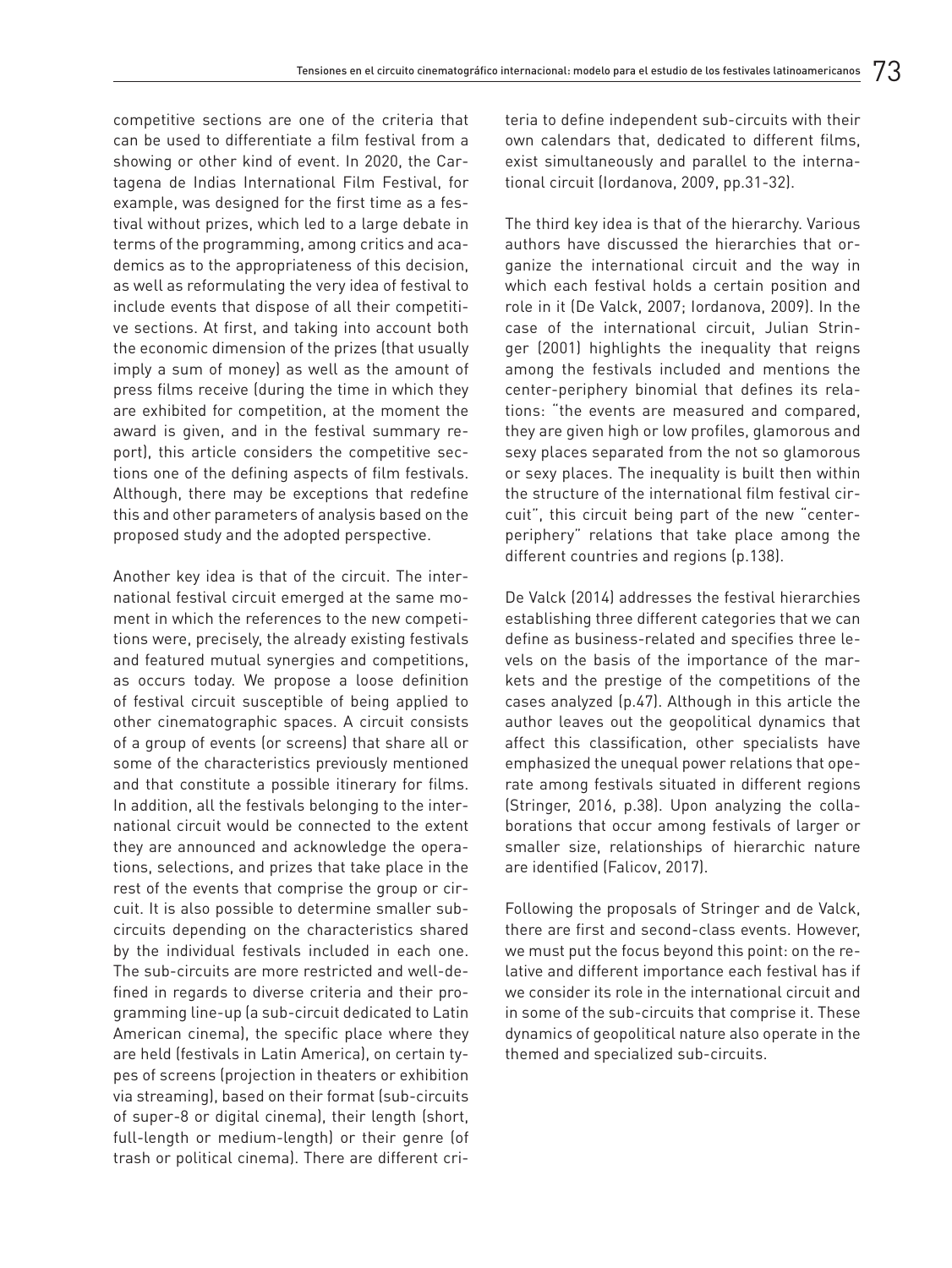## **4. The Concepts of Center and Peripheral**

The center-periphery scheme (in the sense of its reference to geopolitical territories) relates to concepts like that of the domestic and the regional. Although the center-periphery binomial and the categories of the domestic and the regional seem obsolete in a contemporary world ruled by transnational agreements and world or globalized markets, they are highly operative terms because they consider the co-existence of two simultaneous phenomena that affect cinema worldwide. On one hand, there is a growing complexity in the hybrid transnational narratives, in the global markets, and the transnational production and distribution agreements. On the other hand, there is a "nationalization" of films in the sense that they are often associated to one or several countries and to specific regions of all those that appear in their production credits, a phenomenon that has a special impact in the case of territories pertaining to peripheral regions. Some authors have mentioned the association between films and countries or regions in commercial and promotional terms (Ross, 2011, p.266; Crofts, 1999, p.52). These phenomena globalize markets while at the same time eliminating borders, meanwhile the other establishes categories and labels based on territorial boundaries (national or regional). In regards to this study, both operations uphold film festivals as a privileged space and are a constant throughout their history (Campos, 2018).

Johan Galtung (1971) and Immanuel Wallerstein (1974, 1976) propose this dual categorization of the world in centers and peripheries. The unequal relationships among territories have been previously explored by colonial, postcolonial studies, and theories of dependence. Considering this background, we highlight the idea of development and underdevelopment as two sides of the same coin and from behavior deriving from colonial relations in which the center exercises influence on the periphery<sup>3</sup>; we refer to the power that the festivals of the center exercise on the rest of the events that comprise the international circuit.

Galtung (1971) describes the world as a polarized system ruled by inequality and organized into central and peripheral areas as a result of these relations (Galtung, p.81). In accordance with this, the world is divided into centers and peripheries and each one of these two divisions has its own centers and peripheries<sup>4</sup> . In his analysis, Galtung identifies different relational models among the four areas described. One of them is a positive and collaborative model that offers a scheme of transactions and influences that can be summarized as from the centers to the peripheries (C-P; C-p; c-p), among peripheries (P-p) and among centers (C-c) (p.106). This model is especially appropriate for studying film festivals because we consider that the events relate with each other in this circuit in a collaborative manner (regardless of the competition that takes place among festivals to obtain films, sponsors, business opportunities and even for calendar dates). In addition, the Galtung model indicates that some areas are relatively stable in the center and in the periphery, partly as a result of the processes that take place in both areas and that consolidate and reinforce the circumstances of each one. The author states that, "upon accepting cultural transmission, the Periphery also, implicitly, validates for the center, the culture developed in the center, whether that center is intra- or international. This reinforces the Center as center […]" (p. 93). In other words, the festivals located in the periphery of the circuit contribute to the central events maintaining their privileged position.

In his research, Galtung also indicates the importance of studying these phenomena in specific geopolitical contexts, analyzing the "interaction between countries or groups of countries" (p.85). It is possible to analyze how peripheral festivals follow and imitate the models and mechanisms (sections, activities, formulas, business and training spaces) put into practice initially by central festivals. In addition, the peripheral festivals are interested in the film tendencies made visible largely (not necessarily "discovered" or previously exhibited) by events situated in the center of the international circuit and of sub-circuits of those that comprise it, repeating certain tendencies and thus consolidating the influence that central events exercise on the rest of the (sub)circuit.

Given the large number of festivals held worldwide, it is necessary to emphasize the possibility that various centers coexist simultaneously (p.105). There are festivals with very similar power and influence that, in this sense, coexist (as centers or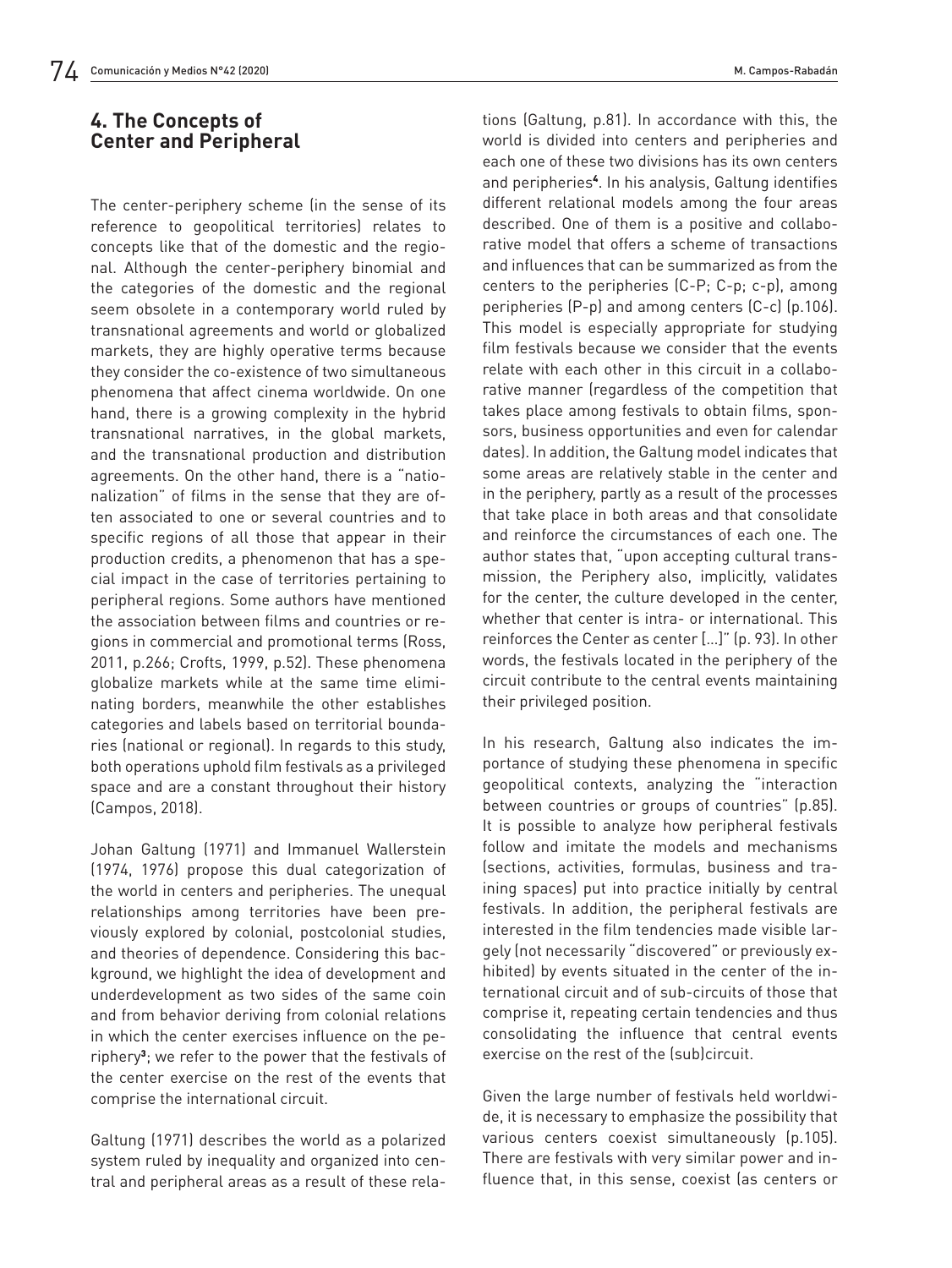peripherals) in the center, the periphery, and areas in between. The latter correspond to what Galtung calls "*go-between*" and defines them as a zone of contact between the center and the periphery (p.104); we can locate a festival here that occupies a peripheral place in regards to the sub-circuit of European festivals, but central in that they constitute festivals held peripherally in Latin America, for example.

Wallerstein develops a model based on three aspects (core, semi-periphery and periphery) that goes beyond the developed-underdeveloped / center-periphery binomial previously proposed by the theories of dependence (Wallerstein, 1974, p. 3). The author defines and identifies the role of the semi-periphery based on the context in which it is analyzed and states that "the productive activities of these semi-peripheric countries are equally divided. They act partly as a peripheral zone for central countries and partly as a central country for some peripheral areas" (Wallerstein, 1976, pp.462-463).

Wallerstein also defends the possibility that the statute of each territory changes, which is to say a peripheral space could become semi-peripheral, and later, become central. Likewise, the opposite of this process could occur (Wallerstein, 1974, p.7). In the context of the film festivals, this mutability seems not to have taken place considering the consensus that exists on how, since the 1940s, central cinema territories and institutions are always the same and situated on the previouslymentioned Euro-American axis. Similarly, the regions and spaces associated to the periphery also continue to be stable.

These asymmetric concepts and relations proposed by Galtung and Wallerstein are useful for analyzing the international festival circuit, as well as other dynamics native to the cinematographic field. Another interesting proposal is the one developed by Homi K. Bhabha within the context of post-colonial studies, which identifies several liminal territories that mediate between colonized and colonizing regions, becoming a concept

useful for describing an "intermediate" place in which cultural transformation takes place […] the colonized subject can exist in the liminal space between the colonial discourse and the acknowled-

gement of a new "non-colonial" identity. But this identification is never simply the passing from one identity to another but rather a constant process of commitment, response, and appropriation (Bhabha, 1994, p.117).

Owen Evans (2007) takes this idea of liminal space from Bhabha to analyze film festivals, identifying them as spaces of mediation that reduce inequalities between some colonizing territories and film industries (centers) and the colonized (peripheries). We believe that, although festivals play a mediating role between the film industries of the world, they do not eliminate such inequalities, but rather they uphold them given that they are the most important festivals in the international context -those that constitute the center of said circuit- those that organize the films of the world in categories that, often times, also respond to the center-periphery dichotomy.

#### **5. Analysis of Latin American Festivals in the International Circuit: Relative Importance and Sub-circuits**

Our hypothesis is that the largest festivals were situated in the center of the international circuit at the moment of its creation: Venice in 1932, Cannes in 1939/46 and Berlin in 1951, and maintain said position. According to this, some European (and North American) festivals would be the ones designing and creating the categories by which films worldwide organize themselves, as well as identifying and legitimizing new aesthetics, movements, and filmmakers. At the same time, other festivals that deploy similar strategies play a secondary role and have a lesser influence in this task due to their smaller size, mediatic importance, budget, or number of professionals in attendance, but also due to their belonging to a peripheral film region.

Firstly, let's analyze the relations between Latin American festivals and the international circuit considering the four categories established by Galtung: center of the center (C), periphery of the center (P), center of the periphery (c) and periphery of the periphery (p)<sup>5</sup>. By belonging to one of these four categories, the importance of each event decreases in this order. In accordance with this proposal,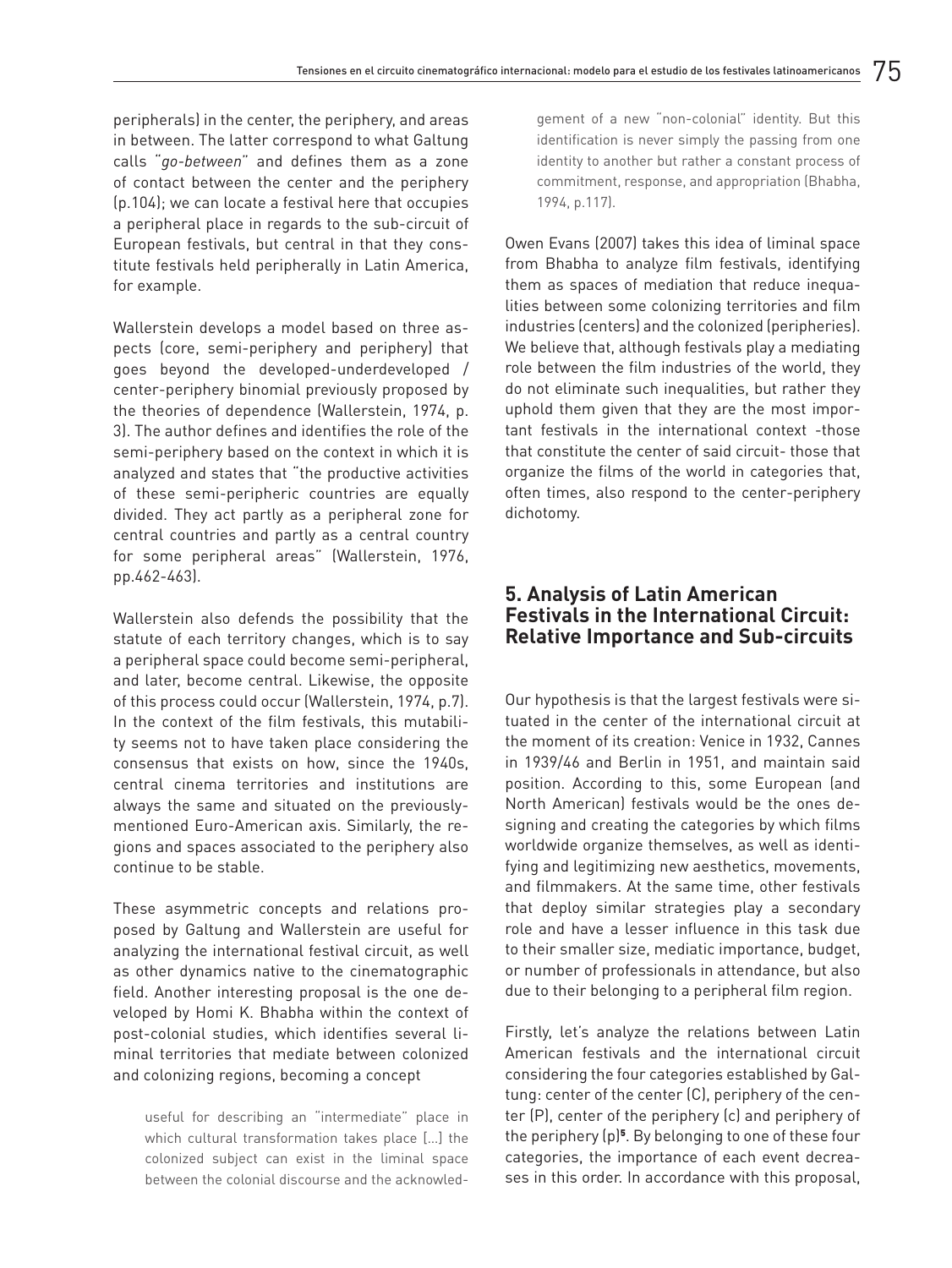we can talk about Europe and North America<sup>6</sup> as the center and the rest of the world as periphery of cinema worldwide. There are festivals that, in addition to being at the top of the international circuit, are central to the European context (C), such as Cannes, Venice, and Berlin. Others are located on the periphery of this European center (P), such as the Festival of San Sebastian, in Spain. Considering Latin America a peripheral cinematographic region, we identify various festivals that would be central in said context (c): BAFICI and Mar del Plata in Argentina; Guadalajara and Morelia in Mexico; SANFIC in Chile; or FICCI in Colombia. Finally, other festivals hold a peripheral position within this same framework (p), like the Tandil Cine Festival that has been held in Tandil, in the province of Buenos Aires, since 2002.

**Table 1** shows a map of festivals according to the proposed centers and peripheries scheme. It also includes a classification based on the different sub-circuits with the purpose of highlighting the relative importance of each event according to the context in which it is analyzed.

#### **Table 1: Central and Peripheral Festivals**

| <b>Central and Peripheral Festivals (regarding the Latin American circuit)</b> |                                                           |                                                      |                                                          |                                                                   |
|--------------------------------------------------------------------------------|-----------------------------------------------------------|------------------------------------------------------|----------------------------------------------------------|-------------------------------------------------------------------|
| <b>(SUB)CIRCUIT</b>                                                            | <b>CENTER</b>                                             | <b>PERIPHERY</b>                                     |                                                          |                                                                   |
|                                                                                |                                                           | SEMI-PERIPHERY<br><i>(Wallerstein)</i>               |                                                          | PERIPHERY<br><i>(Wallerstein)</i>                                 |
|                                                                                |                                                           | PERIPHERY OF<br>THE CENTER<br>(Galtung)              | CENTER OF THE<br>PERIPHERY<br>(Galtung)                  | PERIPHERY OF<br>THE PERIPHERY<br>(Galtung)                        |
| <b>INTERNATIONAL</b><br><b>CIRCUIT</b>                                         | Cannes, Venice,<br>Berlín                                 | Rotterdam.<br>Sundance                               | <b>BAFICI</b>                                            | Sucre Film Festival                                               |
| A-CLASS<br><b>FESTIVALS</b><br>(FIAPF)                                         | Cannes.<br>Venice,<br>Berlín                              | San Sebastián.<br>Karlovy Vary,<br>Locarno, Montreal | Shanghai, TTokyo,<br>Moscow, Mar del<br>Plata, Goa       | Cairo                                                             |
| <b>FESTIVALS DEDICATED</b><br>TO LATIN AMERICAN<br><b>CINEMA</b>               | Latin American Film<br><b>Festival of Toulouse</b>        | Huelva                                               | FFSAALP de la<br>Plata Latin Ameri-<br>can Film Festival | Festival Zero Latitude<br>(Quito, Ecuador)                        |
| <b>INTERNATIONAL</b><br><b>FESTIVALS HELD IN</b><br><b>LATIN AMERICA</b>       | BAFICI, Mar del<br>Plata, SANFIC,<br>Guadalajara, Morelia | Viña del Mar,<br>Valdivia.<br>Sao Paulo              | Lima.<br>La Habana                                       | FENAVID Interna-<br>tional Film Festival<br>(Santa Cruz, Bolivia) |

Source: Own elaboration

Festival importance is, *almost* always, decreasing from the center of the center in direction towards the periphery of the periphery. The emphasis of the word almost is due to the weight that some festivals share regardless of their belonging to central or peripherical regions. The importance of festivals in the periphery of the center (P) and in the center of the periphery (c) is very similar. Based on this, there is an equivalency between the San Sebastián Festival in Spain (peripheral in Europe in regards to Cannes and Berlin) and BAFICI, in Argentina (central in the context of the festivals held in Latin America). From this perspective, the periphery of the center (P) and the center of the periphery (c) will share a semi-peripheral space.

The relative importance of each event is one of the main hypotheses of this article. Therefore, we can say that BAFICI holds a different role when we consider its relevance in regards to film and the Latin American region, when we analyze it considering its relation to Spanish-language films and when we do so in the framework of the international circuit<sup>7</sup> . In the first two cases, BAFICI is a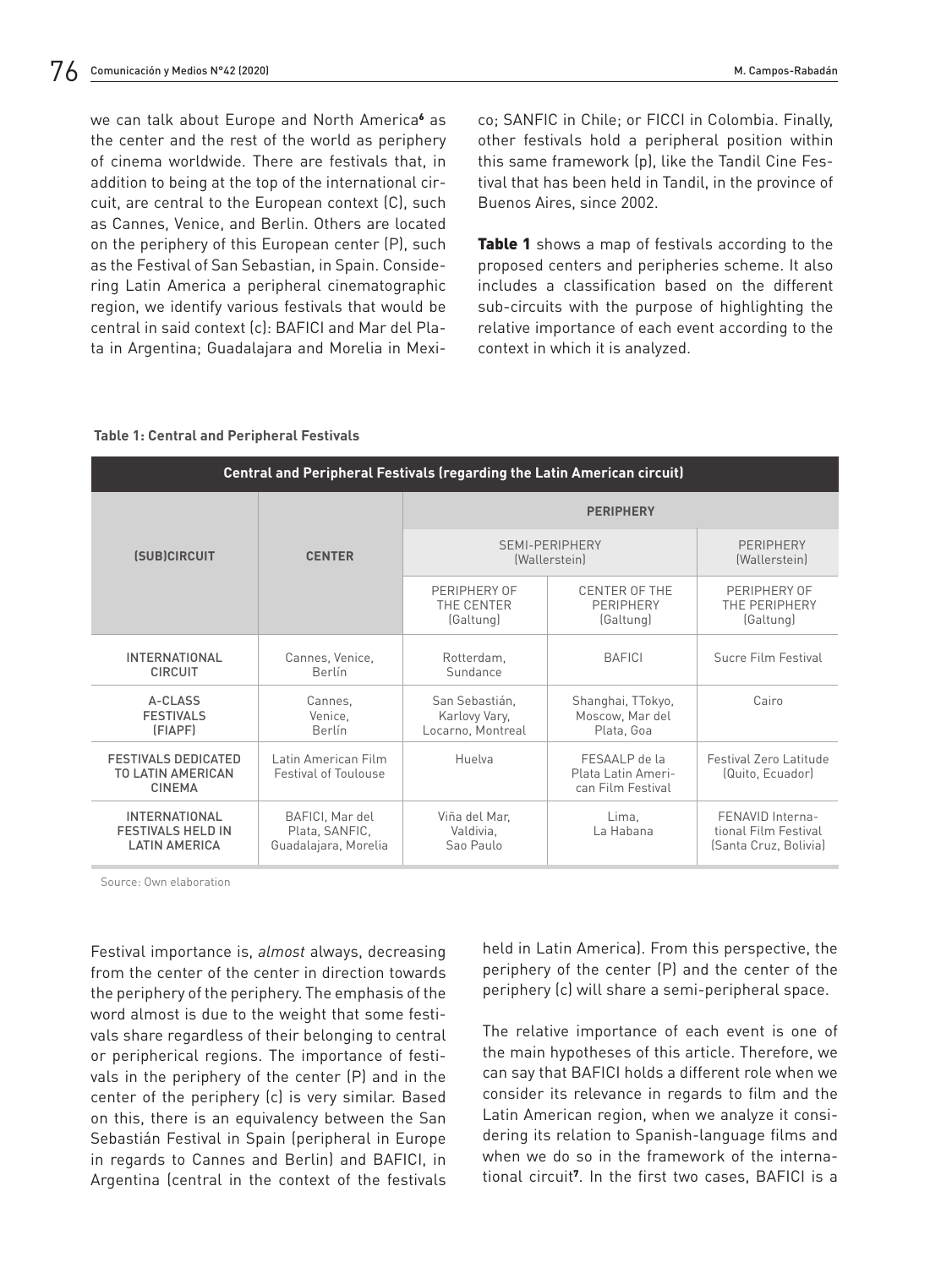central event when giving visibility to films and filmmakers and influencing in other festivals that later select these same titles or the creator's future films. In the third case, it would be peripheral in regards to festivals like Cannes and Berlin. Sergio Wolf (2016), former director of BAFICI, defines it as a "lighthouse festival" for Latin America given that, from its origin, it has influenced other festivals founded later in the region that have copied its organizational aspects and programming (p.82-83). A study on festivals of the region also highlights the influence of BAFICI on other festivals created afterwards (Gutiérrez & Wagenberg, 2013).

Galtung's scheme can also be updated in terms of the different sections which comprise festival programming. Therefore, the importance of the Official Competition (C) and the Director's Fortnight (P) of the Cannes Festival, could be compared to the International Competition of BAFICI (c) and to Panorama (p), organized by the same festival. The same thing happens when addressing the Official Competition (C) and Forum (P) at Berlinale and the Official Selection (c) and the Best Chilean Film Soundtrack section (p) at the Viña del Mar Festival, in Chile.

The previous scenario is found in other markets, initiatives, and activities organized by festivals around the world. It is also the case of the funds for financing and workshops put into place since the 1990s that, all together, would constitute a specific sub-circuit. The proposed scheme of centers and peripheries is appropriate for studying the dialogues and systems of influence that take place in this specific sub-circuit. We could speak here of the relative importance that the Hubert Bals de Rotterdam Fund has for different film industries, which we place in the center of the center (C), the secondary role of the fund organized by the Amiens Festival (P), the workshops organized in the framework of the Buenos Aires Lab at BAFICI (c) or, finally, the projects in development sessions organized by the Asterisco Festival of Buenos Aires (p).

According to the aforementioned, we could analyze the importance and visibility that a film receives upon being programmed in a particular section of a specific festival. Therefore, if it participates in the Official Competition at Cannes, the result would be C>C: a central section in a central festival of the international circuit. Following this same example, a film programed in a retrospective section in BA-FICI would result in c>p: a peripheric section of a central festival in its peripherical region context if we take the international circuit as reference. If, on the other hand, we use the frame of analysis of the sub-circuit of festivals held in Latin America or that of festivals dedicated to Spanish-language cinema, the latter would result in C>P, given that BAFICI is at the head of both sub-circuits and that a retrospective section would always be peripheral in the programming of any festival. Therefore, there are differences between the festivals and the central and peripheric positions based on the analysis framework and sub-circuits in consideration.

These schemes and unequal relations affect key aspects in the international cinematographic context together with State policies on financing and promoting internationalization, and distribution strategies designed for each film. In the first case, there are many organizations that have a specific line of action destined for domestic film participation (and those who make them) in international markets and festivals. When distributing the annual budget among the contending films, these organizations have charts in which the amount of support is more or less based on the festival and the section for which the film has been selected. In the majority of cases, the organizations create their own categories based on the importance that they give each festival and section, although they are often inspired in those established by the International Federation of Film Producer Associations (FIAPF). This is the case of funding for Mexico, Brazil, Colombia, Chile and Uruguay; as well as Argentina, where the amount to participate in one of the festivals considered A-Class (Berlin, Cannes, Venice and San Sebastian) varies if the film is programmed in an Official Competition (up to 50 000 USD), a Parallel Competitive Section (up to 25 000 USD) and a Non-Competitive Section (up to 8000 USD)**<sup>8</sup>** .

Similarly, the importance the industry gives each festival affects distribution strategies, although here we only refer to the international distribution in festivals. We can indicate previous articles that have analyzed the same regarding national and regional films and their presence in the international circuit. At first glance, in 1994, Manthia Diawara indicated that European and North American festivals'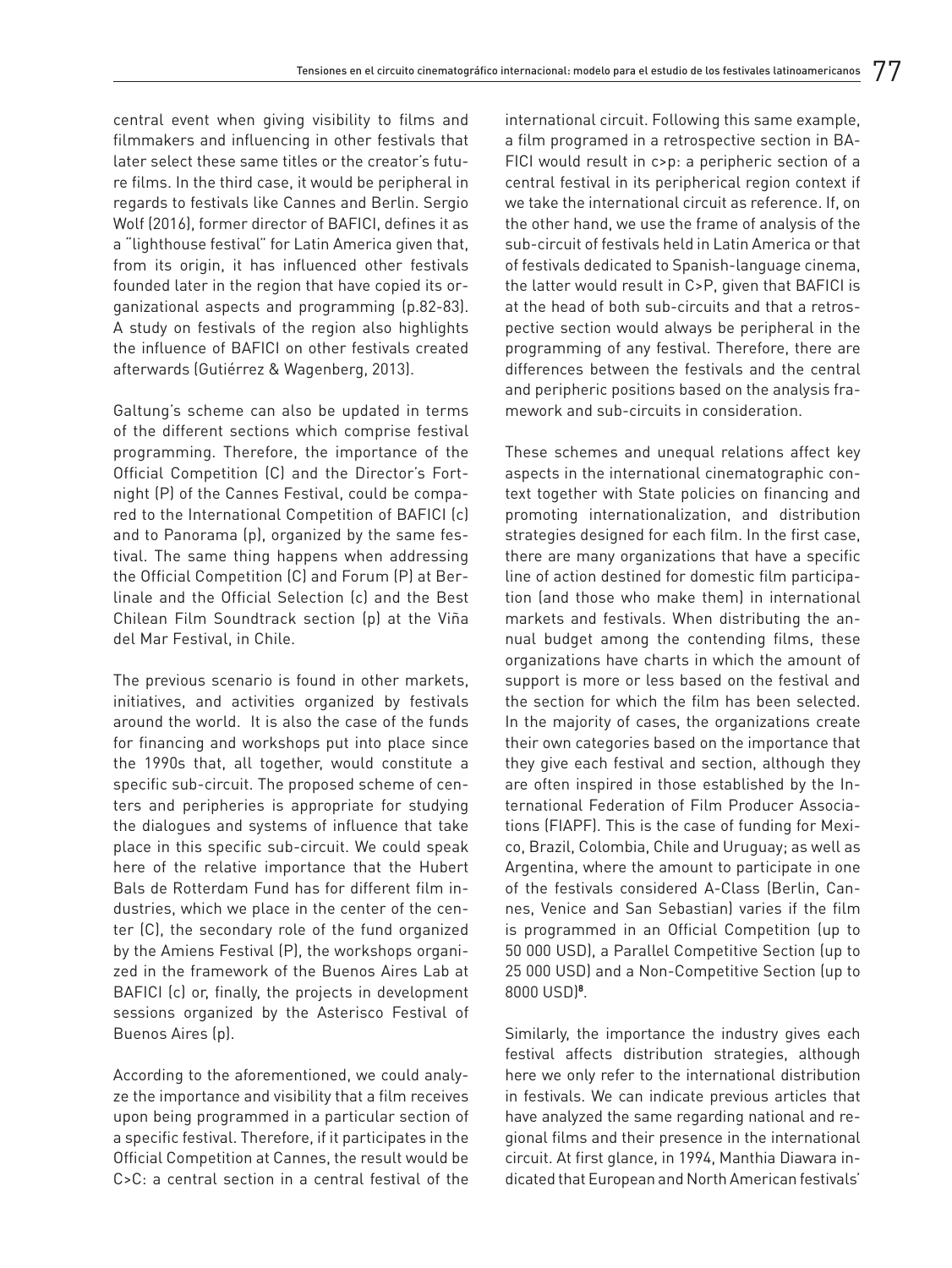interest in the best African cinema led filmmakers to turn their attention away from the Festival Pan African Festival of Ouagadougou (FESPACO) in order to premiere their films (Diawara, 1994, p.386). This dynamic limits FESPACO's ability to bring new storylines and African filmmakers into the international circuit, even more so if we consider that they prefer to be programmed beforehand in Euro-North American festivals because they believe it is more important for the distribution of their films. This also occurs in other film industries. In her study of recent Chilean film internationalization, María Paz Peirano (2018), joining the two lines indicated here, proposes that the strategy of late in Chilean film, via the CineChileno agency, has been to take films and filmmakers to the international circuit and mentions, as an example, the filmography of Sebastián Lelio (p.65).

### **6.The Problem of Programming Ghettos**

Festivals and parallel sections are sometimes considered *programming ghettos*: spaces that are counterproductive for films because they work against their dissemination and valorization (Diawara, 1994). Festivals situated in the center of the system influence peripheric events and these synergies also occur among the festivals of the center and between those located in the periphery of the audiovisual industry. Let's consider the cases of Cannes (as festival C), BAFICI (c), Latin American Film Festival of Toulouse (P) and Tandil Cine (p): the influence of Cannes on BAFICI and Latin American Film Festival of Toulouse, these two festivals could influence each other (upon considering c and P as equals) and all three could inspire Tandil Cine. However, the influence could also go in the opposite direction, from the peripheries towards the center: a film premiered in Tandil Cine (p), that is later programmed at BAFICI (c) and Latin American Film Festival of Toulouse (P), in one of the different sections of the Official Competition, could go on to be programmed in some later edition of the Cannes Festival (C), possibly as part of a retrospective.

Based on this inverted influence we can analyze the idea of programming ghettos related to African cinema (Diawara, 1994). It is really difficult for a film that premiered in Tandil Cine (p) to be later programmed at Cannes (C); however, it is possible. As Diawara states, the fact that the producers and creators are interested in sending their films to more important festivals of the international circuit is at the very root of the creation of certain festivals and sections considered less important. They are interested in placing their films in the most important festivals of a certain sub-circuit, as well as in the most important section of each event (in detriment to parallel or non-competitive sections). Among the competitive sections, there are some of higher interest because they offer more important and larger cash prizes (Czach, 2004). The main sections occupy a more privileged place in both the catalogues and physical spaces of the festival, where show times and venues are often better. These are some of the reasons, together with media attention they arouse, for which filmmakers and producers prefer the official and competitive sections of each festival in detriment to other parallel or retrospective spaces. However, as we have seen, this tendency does not impede the influencing coming from necessarily less relevant festivals in the international circuit towards others of larger scope. For this reason, it is also important to relativize the character of programming ghettos associated to some spaces.

### **7. The Importance of Center-Peripheral Dialogue in Film Discourse**

Evans (2007) defines festivals as spaces of mediation between different cinematographic regions. Although we agree with this idea, we believe that film festivals also maintain these differences between the central and peripheral regions. Festivals situated in the center of the international circuit often influence the cinematographic tendencies and regulations of the other events. We also concur with Evans's statement on festivals being liminal spaces and places of "commitment, response and appropriation" (Ashcroft, Griffiths & Tiffin, 2007, pp. 117-118). By way of these processes, festivals create certain cinematographic categories to organize their programs and sections based on criteria such as a film's place of origin, its format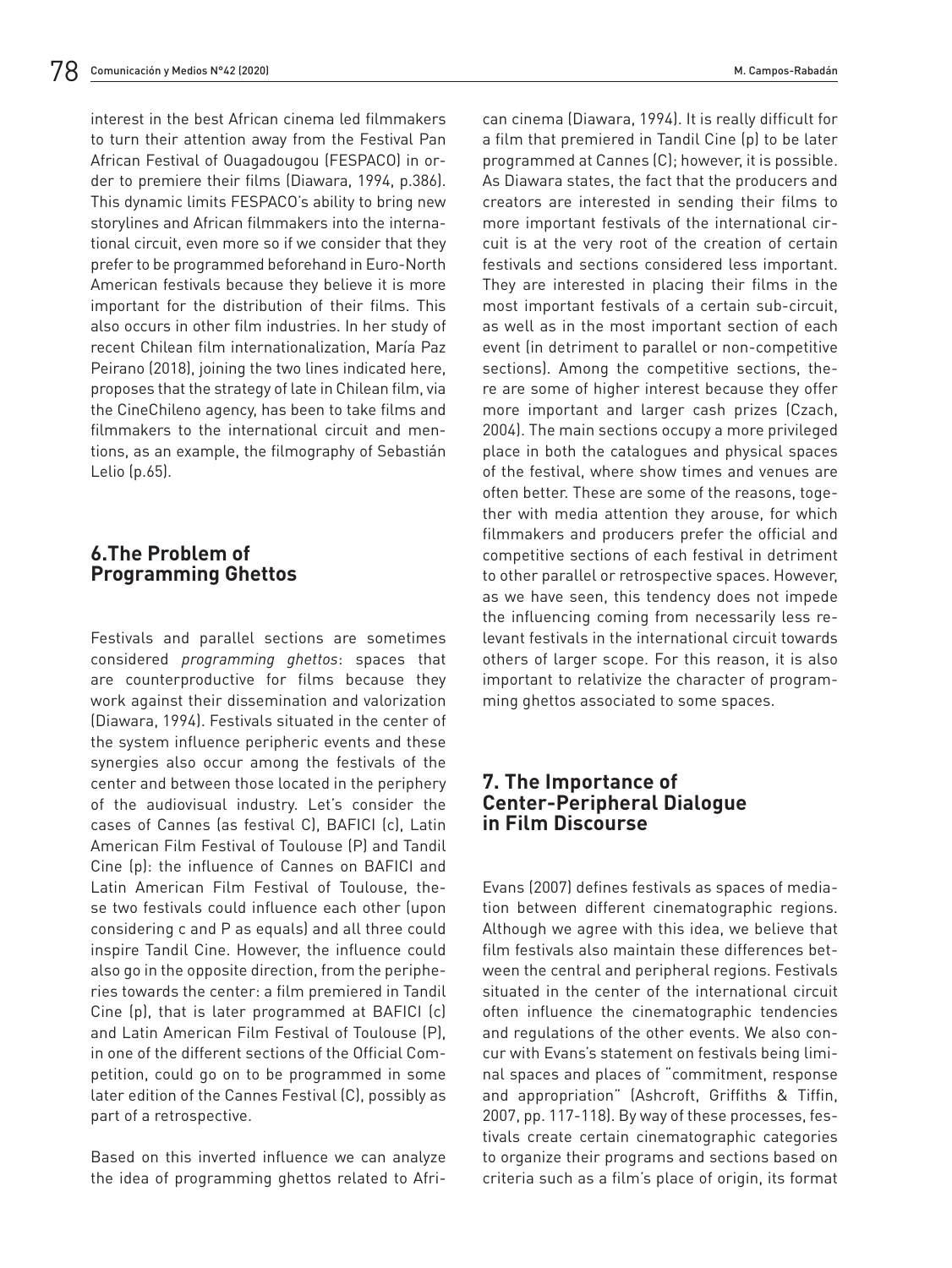and its themes. What's key in this process is that all the international circuit festivals have the ability to propose their own programming categories and their canons, although not all of them have the same power in this task or enough influence to affect the festival circuit in its entirety (or in a wide enough spectrum).

Considering these arguments, we can determine that the role each festival plays in the creation of cinematographic canons and categories in the general context depends on its belonging to the center or periphery of the circuit. Based on this, the European and American institutions and the festivals at the center of the international circuit (Cannes, Venice and Berlin) will have greater power and be able to build said categories and identify tendencies, as well as consolidate them and legitimize them.

Based on the Spanish-Peruvian co-production *Madeinusa* (Llosa, 2006) we can identify the unequal forces that appear in the processes indicated. Every time a festival programs a film, it does so within a determined category that has to do with the title of the section or with the event's theme. Therefore, with each selection, they go adding "labels" to the films that accompany them when they are programmed in other festivals and on other screens. Although this "label" has importance for critics, the museums, galleries, cultural institutions and the film's materials and promotional campaigns, in this case only we only address the context of the festival. Therefore, after its premiere in the 2006 Festival Rotterdam, *Madeinusa* has been programmed in sections like "Latin American Territory" at the Festival de Málaga (2006, Spain), "Femmes du Cinéma" (Women of cinema) in the Latin American Film Festival of Toulouse<sup>9</sup> (2014, France) and in NATIVe- A Journey into Indigenous Cinema at Berlinale in 2013. In the first case, it was programmed as a Latin American film (although it was a co-production with Spain); in the second, as a film directed by a woman; and, in the third, as an indigenous film (although its inclusion in this category is controversial). In the three cases, the different labels were added progressively to *Madeinusa* and they are, often, when the film is mentioned and programmed in different contexts. This taxonomic process would be, at the same time, a political operation that obligates us to pay attention to the way in which the unequal

relations that exist between the cinematographic institutions decide, build, transfer and legitimize categories of interpretation of different nature.

### **8. Conclusion**

In this article we have aimed to address the issue of the central and peripheral categories in the context of film studies and the way it operates in order to analyze the influence and weight each film festival has in the international context despite having been mentioned, similar to the categories linked to the national, as obsolete to address a worldwide reality and industry. Our objective, once the center-periphery opposition is maintained in the discourses on contemporary cinema, is to highlight the unequal dialogues and the frictions that this binomial implies and the need to always address film industries, institutions, and agents belonging to each category based on their relationship with the other.

For this reason, and going beyond the most radical polarization that the center-periphery terms imply, we have aimed to highlight the intermediate spaces proposed by Immanuel Wallerstein and Johan Galtung as well as some of his ideas on the direction of the influences in this type of asymmetric relations, the simultaneous existence of centers and peripheries and the possible change in the statute of each one of the regions considered central and peripheral. All these phenomena are visible and identifiable in the field of film festivals and valid for the analysis of dynamics and problems that occur within.

Finally, the model proposed and theoretical frameworks considered in this article, not exempt from some problems mentioned throughout the text, would be equally valid for the study of other film and cultural institutions and circuits, although here we have put the focus on Latin American festivals and cinema.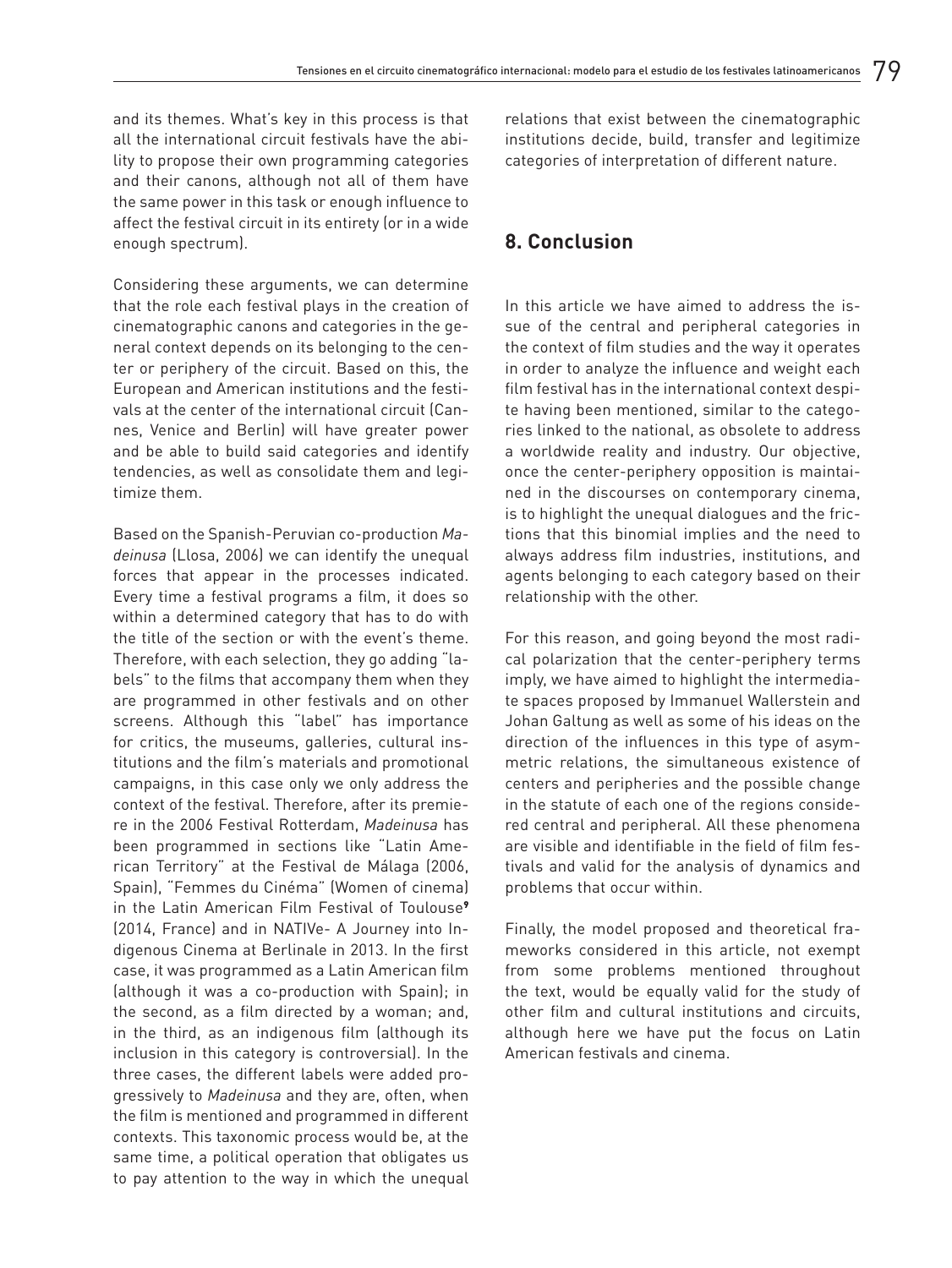### **Notes**

- 1. The first film festivals were created precisely in the framework of previous cultural festivals. The Festival of Venice was founded as a new space for the Biennial of Arts that the city had been organizing for many years (Toulet 1986, en Taillibert & Wäfler, 2016).
- 2. The idea of film festivals as an initial distribution circuit can be reviewed and updated to the extent that the parallel and retrospective sections allow festivals to reuse films premiering in previous seasons.
- 3. Osvaldo Sunkel includes both concepts in a long list of terms opposite and relative to the developed and underdeveloped world that "[…] interact and relate with one another; and whose geographic expression takes place in two large polarizations. On one hand, the polarization of the world into industrialized, advanced, developed and central countries and underdeveloped, lagging, poor, peripheral and dependent countries […]" (Sunkel, 1971, p.9).
- 4. Key: C: center of the center; P: peripheral of the center; c: center of the peripheral; p: peripheral of the peripheral.
- 5. For the cited examples and cases, we consider the impact that festivals have had in the emergence and consolidation of the denominated new Latin cinemas, the specialized bibliography, the study of empirical data and the results of a previous research project (Campos, 2016a).
- 6. Together with the importance of the American film industry, we also consider the importance that a festival like Toronto's has.
- 7. Authors like Bill Nichols have indicated the possibility that one international festival holds a marginal position in geographic terms, but central in cultural terms for a specific cinematography (Nichols, 1994, p.74).
- 8. Data from the 2012 National Cinema and Audiovisual Art Institute call to submit (Campos, 2016a: pp.238-239).
- 9. Rencontres Cinémas d'Amérique Latine.

# **References**

- Appadurai, A. (1996 [2001]). *Modernidad desbordada. Dimensiones culturales de la globalización.* Buenos Aires: Fondo de Cultura Económica.
- Ashcroft, B., Griffiths, G. & Tiffin, H. (Eds.) (2007). *Post-colonial Studies. The Key concepts*. Nueva York: Routledge.
- Bhabha, H. K. (1994 [1989]). *The Location of Culture.* Londres-Nueva York: Routledge.
- Campos, M. (2016a). *Construcción y legitimación de los cines (trans)nacionales en el circuito internacional de festivales. El caso de América Latina* [tesis doctoral no publicada]. Universidad Carlos III de Madrid. https://e-archivo.uc3m.es/handle/10016/23801
- Campos, M. (2016b). Presentación. Alberto Elena y los cines periféricos. *Secuencias. Revista de historia del cine,* (43-44), 7-19. https://revistas.uam.es/secuencias/article/view/7294/8236
- Campos, M. (2018). Lo (trans)nacional como eje del circuito de festivales de cine. Una aproximación histórica al diálogo Europa-América Latina. *Imagofagia. Revista de la Asociación Argentina de Estudios de Cine y Audiovisual,* (17), 11-40. http:// www.asaeca.org/imagofagia/index.php/imagofagia/article/view/1441/1315
- Crofts, S. (1999). "Concepts of National Cinema". En J. Hill & P. Church Gibson (Eds.), *The Oxford Guide to Film Studies,* (pp. 385-394). Oxford: Oxford University Press.
- Crofts, S. (2006 [1993]). Reconceptualising National Cinema/s. En V. Vitali & P. Willemen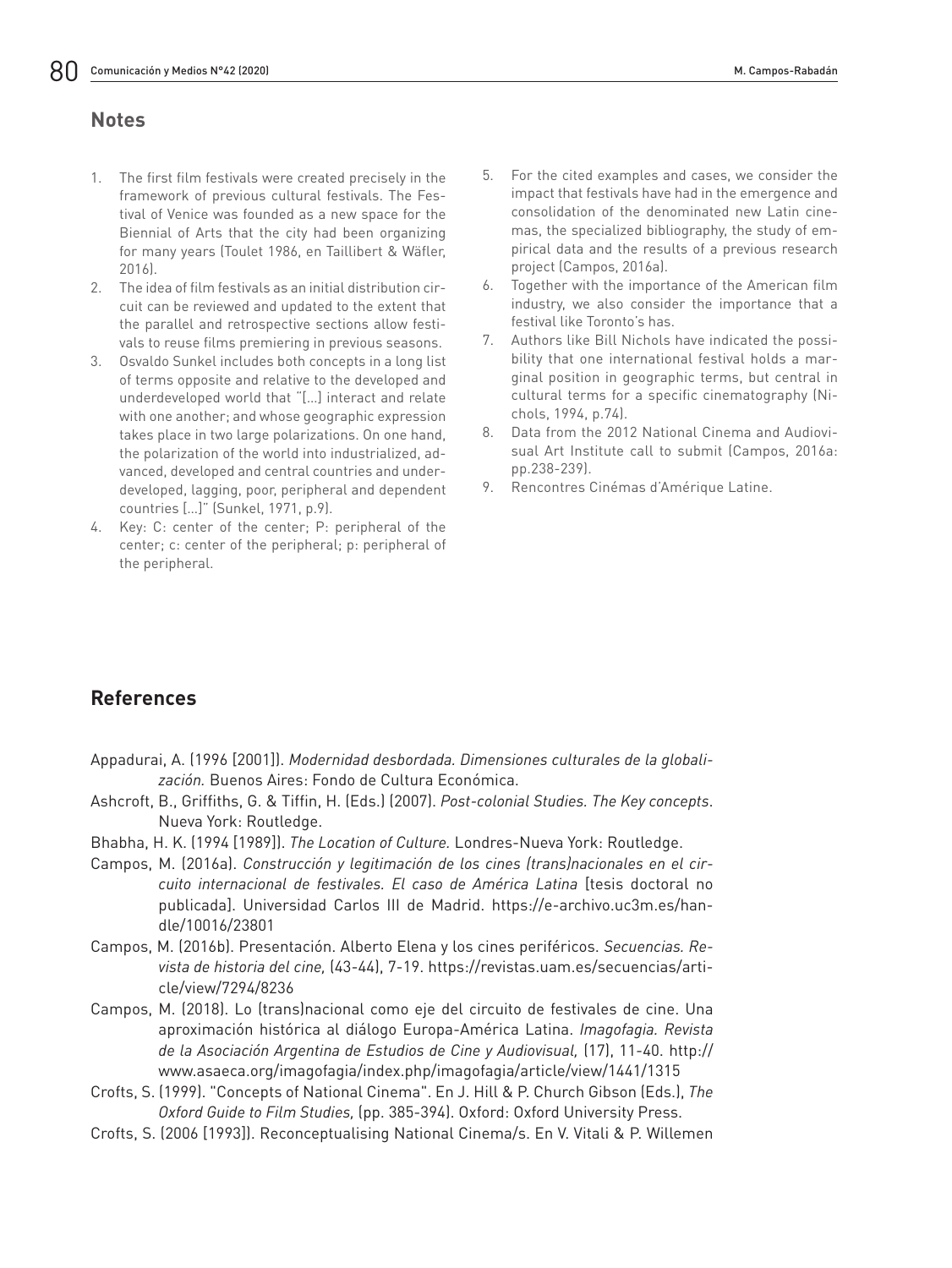(Eds.), *Theorising National Cinema,* (págs. 44-58). Londres: British Film Institute.

- Czach, L. (2004). Film Festivals, Programming, and the Building of a National Cinema. *The Moving Image,* 4(1), 56-88.
- De Valck, M. (2007). *Film Festivals*: *From European Geopolitics to Global Cinephilia.* Amsterdam: Amsterdam University Press.
- De Valck, M. (2014). Supporting art cinema at a time of commercialization. Principles and practices, the case of the international Film Festival Rotterdam. *Poetics*, 42, 40-59.
- Diawara, M. (1994). On Tracking World Cinema: African Cinema at Film Festivals. *Public Culture,* 2(6), 385-396.
- Elena, A. (1999). *Los cines periféricos. África, Oriente Medio, India.* Barcelona: Paidós.
- Evans, O. (2007). Border Exchanges: The Role of the European Film Festival. *Journal of Contemporary European Studies,* 15(1), 23-33.
- Falicov, T. (2017). "The Interlocking Dynamics of Domestic and International Film Festivals: The Case of Latin American and Caribbean Cinema". En M. D'Lugo & L. Podalsky (Eds.), *Routledge Companion to Latin American Cinemas* (pp. 266-277). Londres: Routledge.
- Fléchet, A., Goetschel, P., Hidiroglou, P., Jacotot, S., Moine, C. & Verlaine, J. (Dirs.) (2013). *Une Histoire des festivals. XXe-XXIe Siècle.* París: Publications de la Sorbonne.
- Galtung, J. (1971). A Structural Theory of Imperialism. *Journal of Peace Research, 8*(2), 81-117. http://bev.berkeley.edu/ipe/readings/galtung.pdf
- Gutiérrez, C. & Wagenberg, M. (2013). Meeting Points: A Survey of Film Festivals in Latin America. *Transnational Cinemas, 4*(2), 295-305.
- Harbord, J. (2002). *Film Cultures*. Londres: SAGE Publications.
- Iordanova, D. (2009). "The Film Festival Circuit". En D. Iordanova & R. Rhyne (Eds.), *Film Festival Yearbook 1: The Festival Circuit,* (pp. 23-39). St. Andrews: St. Andrews Film Studies.
- Latour, B. (2008 [2005]). *Reensamblar lo social: una introducción a la teoría del actor-red.*  Buenos Aires: Manantial.
- Nichols, B. (1994). Global Image Consumption in the Age of Late Capitalism. *East-West, 8*(1), 68-85.
- Peirano, M. P. (2018). Festivales de cine y procesos de internacionalización del cine chileno reciente. *Cuadernos.info,* (43), 57-69. https://doi.org/10.7764/cdi.43.1485
- Ross, M. (2011). The film festival as producer: Latin American Films and Rotterdam's Hubert Bals Fund. *Screen, 52*(2), 261-267.
- Stringer, J. (2001). "Global Cities and the International Film Festival Economy". En M. Shiel & T. Fitzmaurice (Eds.), *Cinema and the City. Film and Urban Societies in a Global Context* (pp. 134-144). Oxford: Blackwell.
- Stringer, J. (2016). "Film festivals in Asia: notes on history, geography, and power from a distance". En M. de Valck, B. Kredell, y S. Loist (Eds.) *Film Festivals. History, Theory, Method, Practice* (pp. 34-48), Londres-Nueva York: Routledge.
- Sunkel, O. (1971). Capitalismo transnacional y desintegración nacional. *Estudios Internacionales,* (16), 3-61. http://www.jstor.org/stable/41390713
- Taillibert, C. & Wäfler, J. (2016). Groundwork for a (pre)history of film festivals. *New Review of Film and Television Studies,* 14(1), 5-27.
- Vallejo, A. & Peirano, M. P. (Eds.) (2017). *Film Festivals and Anthropology.* NewCastle upon Tyne: Cambridge Scholars Publishing.
- Wallerstein, I. (1974). Dependence in an Interdependent World: The Limited Possibilities of Transformation within the Capitalist World Economy. *African Studies Review, 17*(1), 1-26.